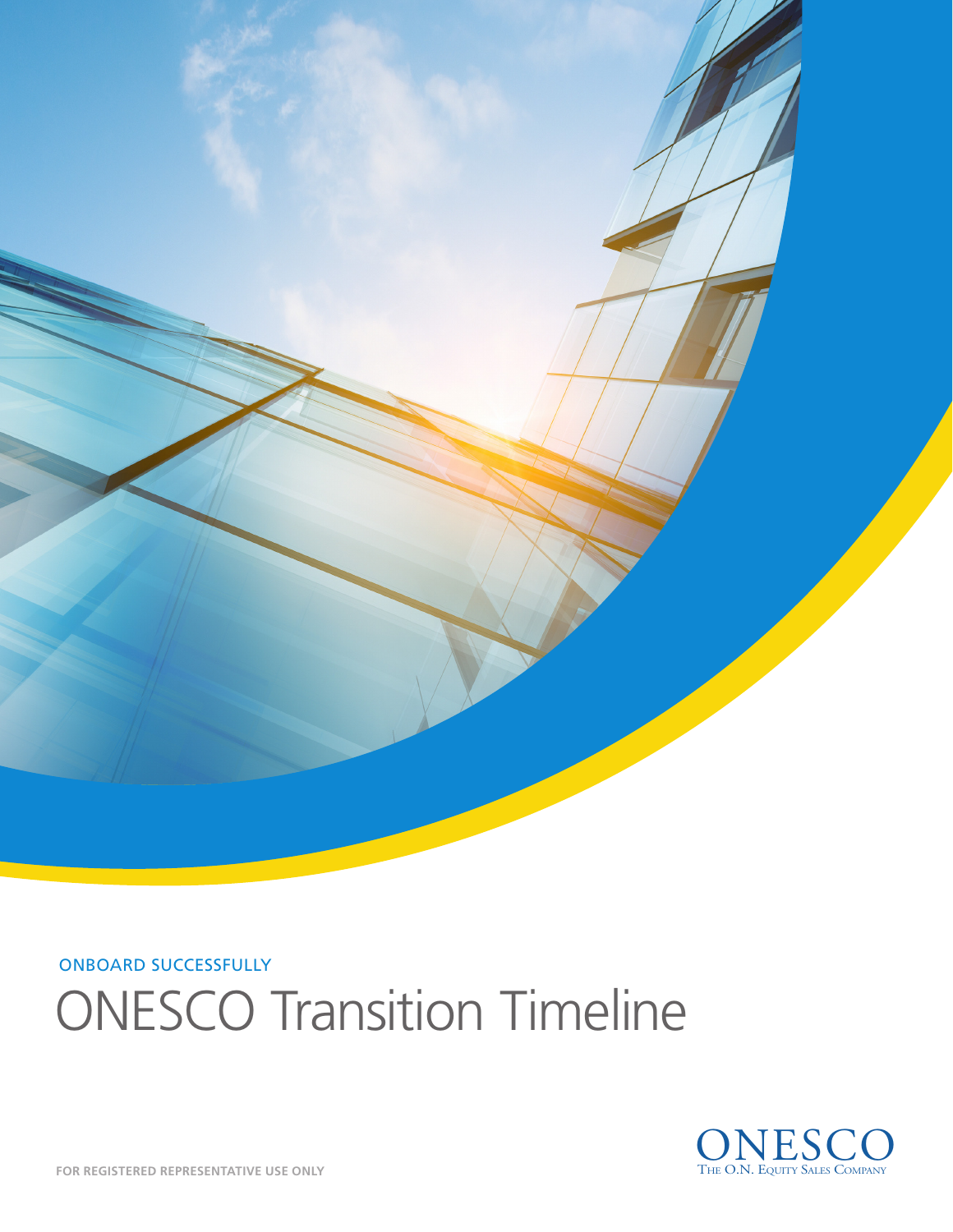### **1 MONTH PRIOR TO TRANSFER 3 WEEKS PRIOR TO TRANSFER**



### **Review current B/D contract.**

Confirm specific provisions that may include a noncompete clause.

### **Complete and submit pre-hire form,**  if applicable.

### **Review ONESCO Errors & Ommissions (E&O) coverage requirements.**

 E&O application should be submitted no more than 30 days in advance of appointment with ONESCO.

### **Review ONESCO products list (ONESCO-5828-C).**

VA/VUL/FIA products require appointments through ONESCO prior to submitting business.

### **Review FINRA and SEC Reg BI disclosure requirements needed for the transfer of existing business.**

Clients with brokerage accounts must receive FINRA notice via written communication.



### **Review optional third-party technology software available through ONESCO.**

Contact ONESCO Technology Consultants with any questions.

**Review ONESCO's email requirements.**  Non-ONESCO domains are required to have

email hosted with Smarsh/Intermedia.



**Confirm agent standing with Ohio National.** Upon processing of pre-hire, send online application.

## **Confirm clearing firm and participating**

**product sponsors** listed on ONESCO-5828-C.

### **Request and submit ONESCO online application.** Email onescocc@ohionational. com to request the application. Submit FINRA fingerprint card and registration fees, including applicable non-registered personnel, to ONESCO.



**Identify A, B, C list clients. Prepare** pre-approved client transition letters. Any changes will require ONESCO Compliance approval prior to use. *Letters may not be mailed to clients before effective date.* 

### **Establish timetable for transition paperwork,** including follow-up procedures for tracking the return of clients' applications and forms.



**Update and submit website and social media with required changes.** Please allow up to three weeks for processing website updates.



### **Review paperwork & e-Signature**

**requirements** needed for the transfer of existing book of business. (ONESCO-5903 and ONESCO-5601)

|  | ٠ |  |
|--|---|--|
|  |   |  |
|  |   |  |
|  |   |  |

**Provide access to U-4** upon receipt of the online ONESCO application.



**Contact applicant to schedule 1-on-1 transition training call.** 



**Review paperwork requirements** regarding existing book of business.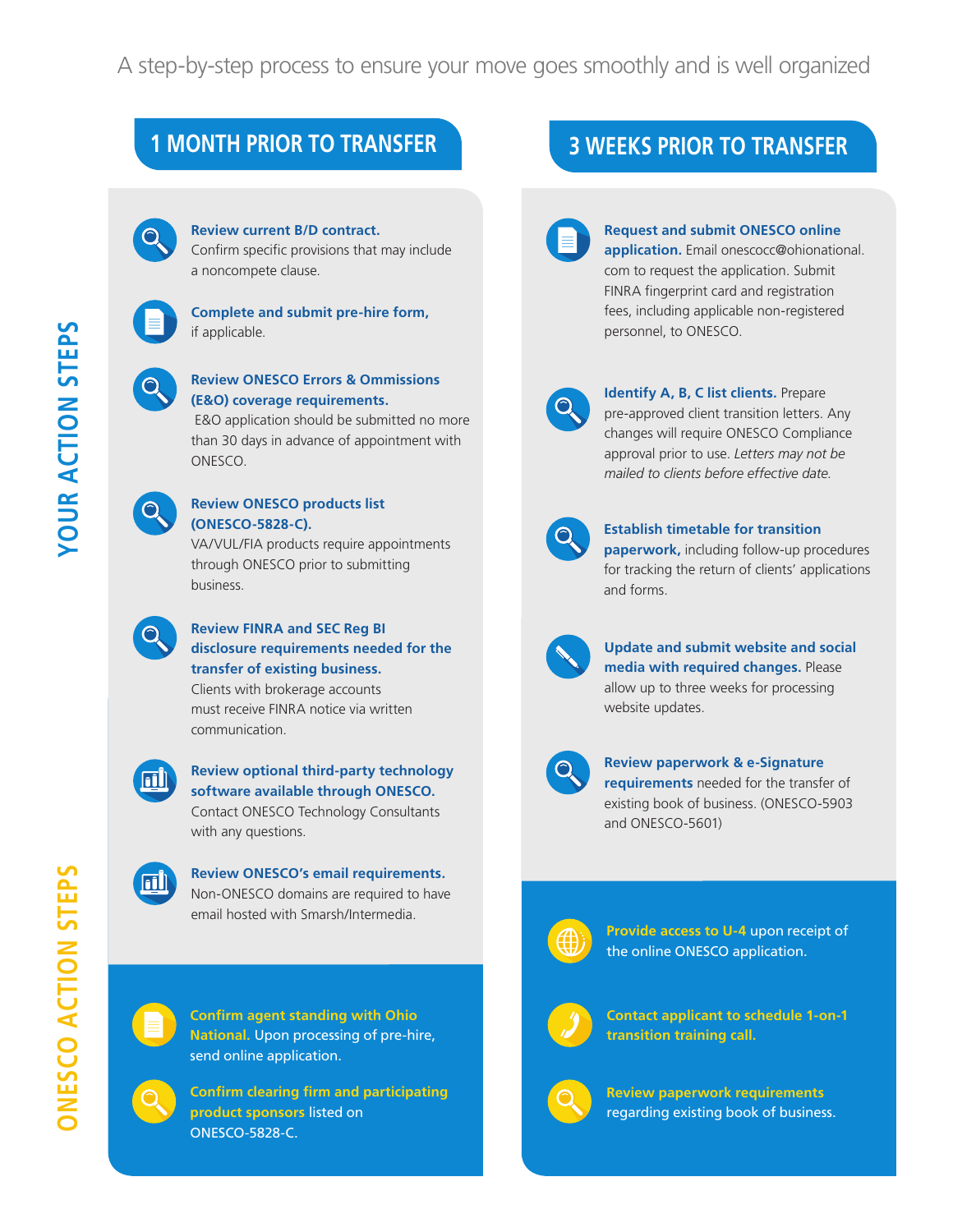**Return U-4.** Await final processing instructions from ONESCO Contracting & Licensing.



**Submit stationery** (letterhead, business cards) for Compliance pre-approval.



**Submit E&O application with intended effective date** if not yet submitted.

**Verify that all insurance licenses are current at NIPR.com.**  Visit onfs.successce.com to satisfy outstanding state specific training.



**Submit VA, FIA and VUL appointment requests to ONESCO Contracting & Licensing.** Please note: Business may not be submitted until confirmation of appointment is received



**Verify with the Marketing Department**  that email hosting and archiving are setup.



**Request copy of termination letter** upon final processing.

**Communicate with key internal departments** regarding rep transition.

from ONESCO.



**Provide FINRA Rule 2273 Notice of Requirement** to reps regarding brokerage account transfers.

### **1 WEEK PRIOR TO TRANSFER DAY OF APPROVAL AND BEYOND**



**Welcome to ONESCO!** Review email titled "ONESCO Documents – Signatures Required." Return required documents. Visit the New Rep tab on ON-Net.



### **Mail client transition letters with forms.**  Conduct meetings with clients to complete paperwork. Submit transition paperwork to OSJ/Home Office for processing.



**Monitor your transition.** Track clients' progress in completing necessary forms. Monitor completed accounts and transfer paperwork submitted to ONESCO.



**Contact ONESCO Transition Department.** Contact us at 877.663.7267 (Option 6) if you have questions regarding your transition to ONESCO.



**Process transfer of securities registration** based on effective date provided in termination letter.



**Send approval email to rep upon ONESCO/ FINRA approval.** 



**Process insurance company appointments.** Allow 5 -10 days for processing.



**Establish access to essential technology:** Connect, Smarsh, etc.



**Initial 90-Day Inspection** Compliance will contact the new rep directly and send the New Representative Training link.